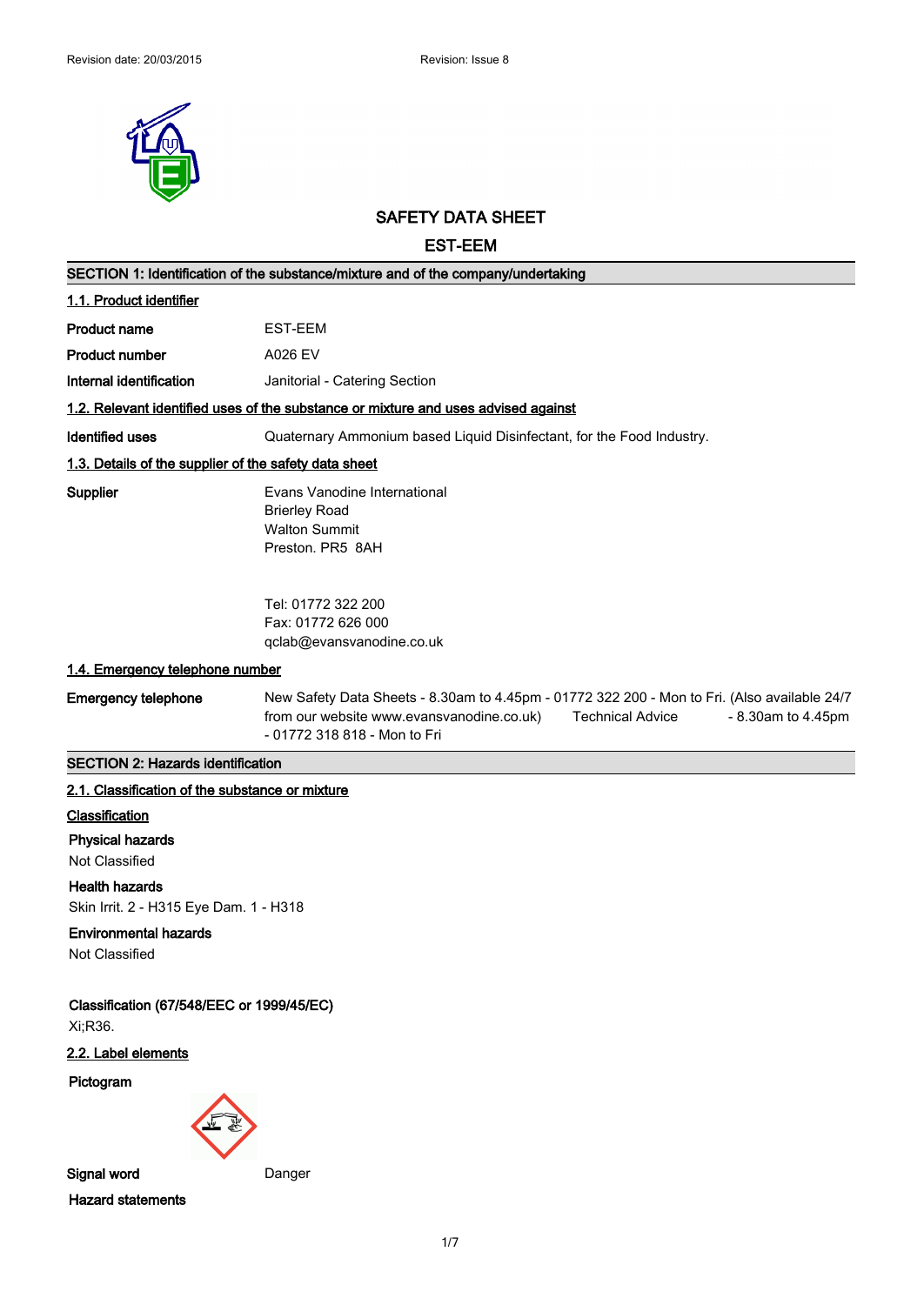| H315 Causes skin irritation.    |
|---------------------------------|
| H318 Causes serious eye damage. |

#### **Precautionary statements**

P102 Keep out of reach of children. P280 Wear protective gloves/protective clothing/eye protection/face protection. P301 IF SWALLOWED: P313 Get medical advice/attention. P302+P352 IF ON SKIN: Wash with plenty of water. P332+P313 If skin irritation occurs: Get medical advice/attention. P305+P351+P338 IF IN EYES: Rinse cautiously with water for several minutes. Remove contact lenses, if present and easy to do. Continue rinsing. P315 Get immediate medical advice/attention. P501 Dispose of contents/container in accordance with local regulations. **Contains** ALKYL DIMETHYL BENZYL AMMONIUM CHLORIDE

# **2.3. Other hazards**

This product does not contain any substances classified as PBT or vPvB.

# **SECTION 3: Composition/information on ingredients**

#### **3.2. Mixtures**

# **C12-15 ALCOHOL ETHOXYLATE (7EO) 3-5% CAS number:** 68131-39-5 **EC number:** — **M factor (Acute) =** 1 **Classification Classification (67/548/EEC or 1999/45/EC)** Acute Tox. 4 - H302 Xn;R22. Xi;R41. N;R50. Eye Dam. 1 - H318 Aquatic Acute 1 - H400 **ALKYL DIMETHYL BENZYL AMMONIUM CHLORIDE 3-5% CAS number:** 68424-85-1 **EC number:** 270-325-2 **M factor (Acute) =** 1 **Classification Classification (67/548/EEC or 1999/45/EC)** Acute Tox. 4 - H302 Xn;R21/22. C;R34. N;R50. Acute Tox. 4 - H312 Skin Corr. 1B - H314 Eye Dam. 1 - H318

The Full Text for all R-Phrases and Hazard Statements are Displayed in Section 16.

#### **SECTION 4: First aid measures**

Aquatic Acute 1 - H400

# **4.1. Description of first aid measures**

#### **Inhalation**

Unlikely route of exposure as the product does not contain volatile substances. If spray/mist has been inhaled, proceed as follows. Move affected person to fresh air and keep warm and at rest in a position comfortable for breathing.

#### **Ingestion**

Do not induce vomiting. Give plenty of water to drink. Get medical attention.

# **Skin contact**

Wash with plenty of water. Get medical attention if irritation persists after washing.

#### **Eye contact**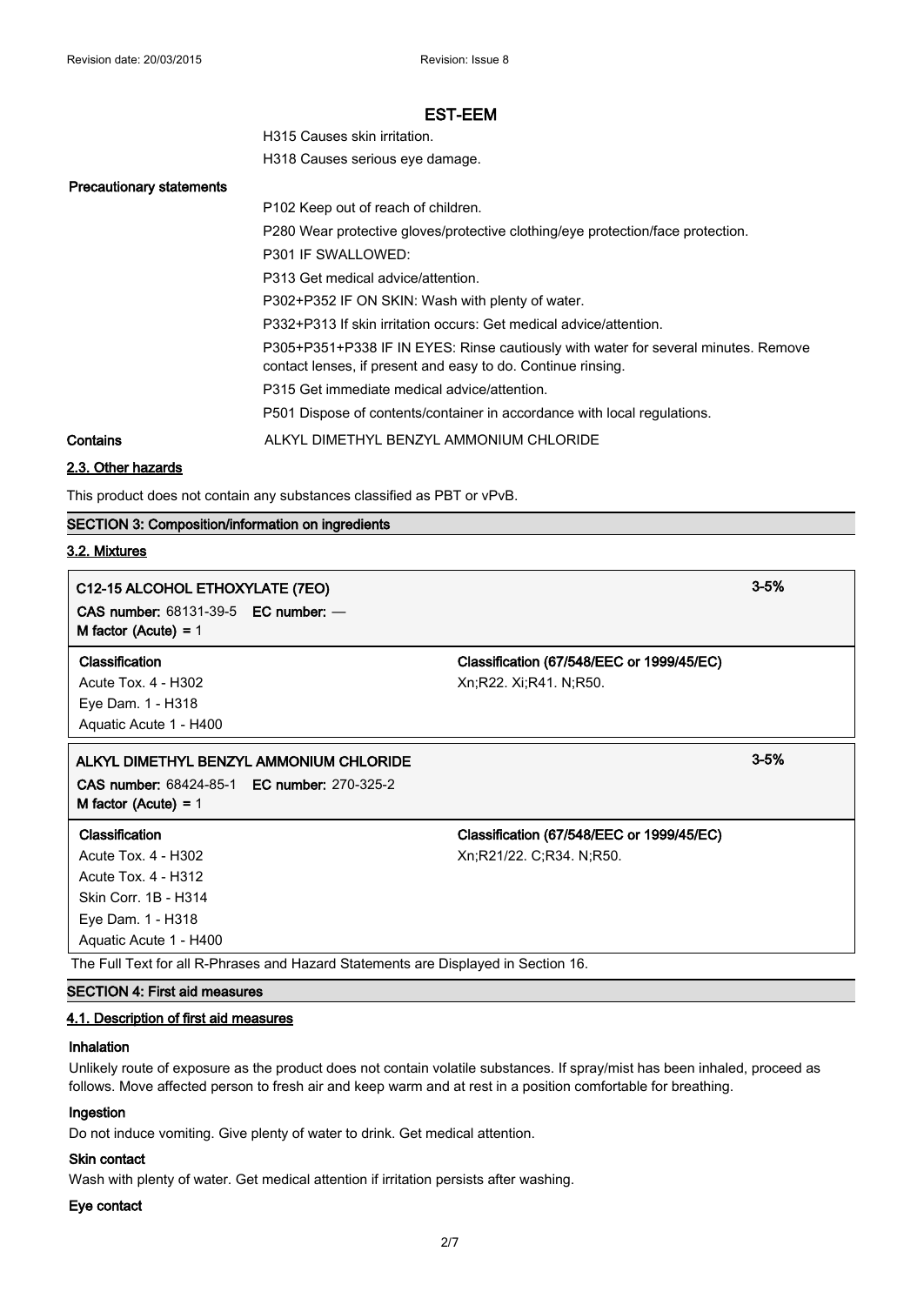Rinse immediately with plenty of water. Remove any contact lenses and open eyelids wide apart. Continue to rinse. Get medical attention immediately.

# **4.2. Most important symptoms and effects, both acute and delayed**

# **General information**

The severity of the symptoms described will vary dependent on the concentration and the length of exposure.

#### **Inhalation**

Irritation of nose, throat and airway.

#### **Ingestion**

May cause discomfort if swallowed.

#### **Skin contact**

Causes skin irritation. Prolonged and frequent contact may cause redness and irritation.

#### **Eye contact**

Severe irritation, burning and tearing. Prolonged contact causes serious eye and tissue damage.

## **4.3. Indication of any immediate medical attention and special treatment needed**

#### **Notes for the doctor**

Treat symptomatically.

## **SECTION 5: Firefighting measures**

## **5.1. Extinguishing media**

## **Suitable extinguishing media**

The product is not flammable. Use fire-extinguishing media suitable for the surrounding fire.

## **5.2. Special hazards arising from the substance or mixture**

# **Specific hazards**

Thermal decomposition or combustion products may include the following substances: Irritating gases or vapours.

# **5.3. Advice for firefighters**

#### **Special protective equipment for firefighters**

Wear positive-pressure self-contained breathing apparatus (SCBA) and appropriate protective clothing.

# **SECTION 6: Accidental release measures**

# **6.1. Personal precautions, protective equipment and emergency procedures**

#### **Personal precautions**

Wear protective clothing, gloves, eye and face protection. For personal protection, see Section 8.

#### **6.2. Environmental precautions**

#### **Environmental precautions**

Spillages or uncontrolled discharges into watercourses must be reported immediately to the Environmental Agency or other appropriate regulatory body.

# **6.3. Methods and material for containment and cleaning up**

#### **Methods for cleaning up**

Small Spillages: Flush away spillage with plenty of water. Large Spillages: Contain and absorb spillage with sand, earth or other non-combustible material. Collect and place in suitable waste disposal containers and seal securely.

#### **6.4. Reference to other sections**

#### **Reference to other sections**

For personal protection, see Section 8.

#### **SECTION 7: Handling and storage**

# **7.1. Precautions for safe handling**

**Usage precautions**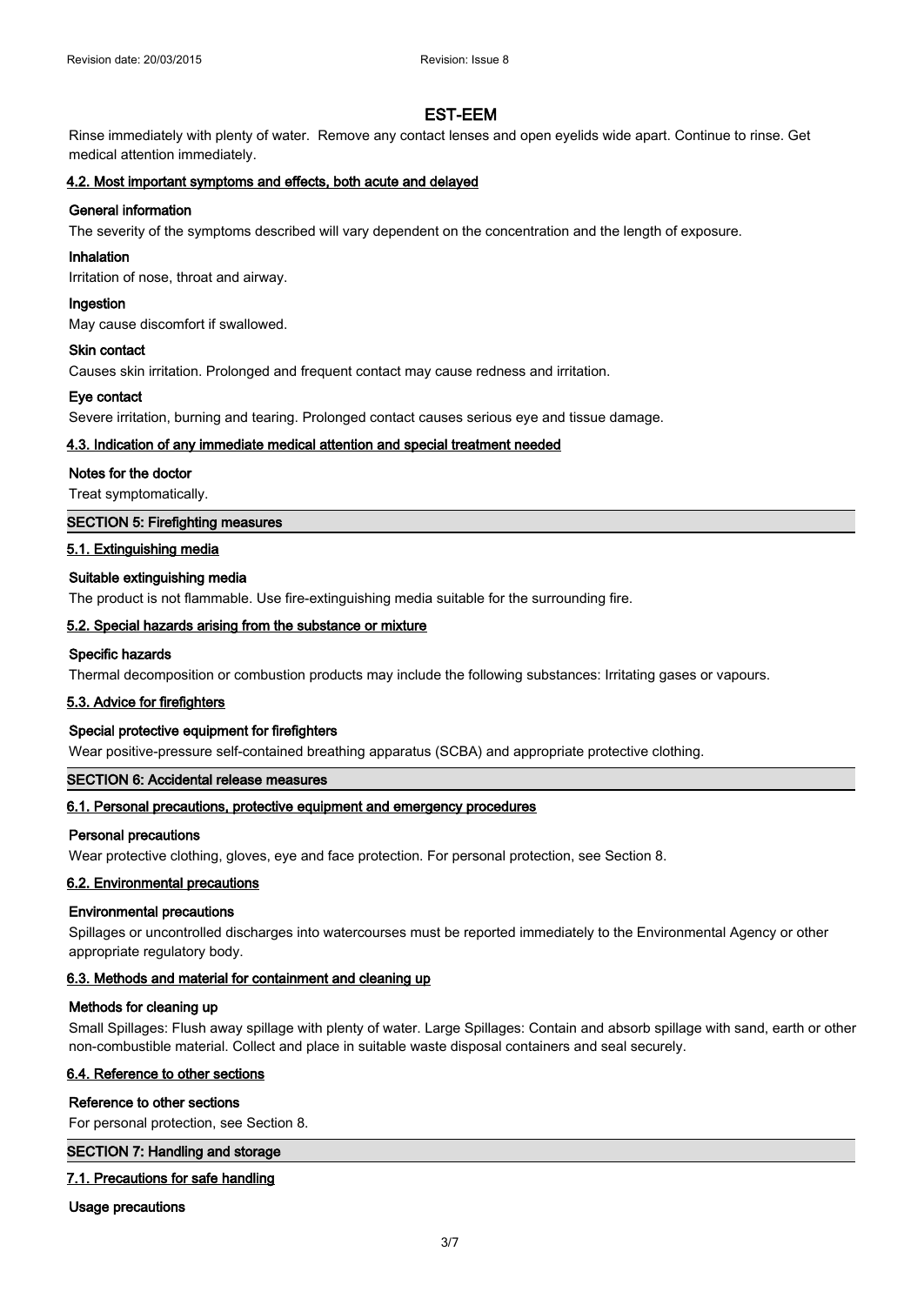For handling undiluted product: Wear protective clothing, gloves, eye and face protection.

# **7.2. Conditions for safe storage, including any incompatibilities**

## **Storage precautions**

Keep only in the original container in a cool, well-ventilated place. Store away from the following materials: Oxidising materials.

#### **7.3. Specific end use(s)**

# **Specific end use(s)**

The identified uses for this product are detailed in Section 1.2.

#### **Usage description**

See Product Information Sheet & Label for detailed use of this product.

## **SECTION 8: Exposure Controls/personal protection**

## **8.1. Control parameters**

## **Occupational exposure limits**

# **Ingredient comments**

No exposure limits known for ingredient(s).

# **8.2. Exposure controls**

#### **Protective equipment**





# **Appropriate engineering controls**

Not relevant.

# **Eye/face protection**

Wear eye protection.

# **Hand protection**

Wear protective gloves. (Household rubber gloves.)

# **Other skin and body protection**

Wear appropriate clothing to prevent any possibility of skin contact.

#### **Respiratory protection**

Respiratory protection not required.

### **SECTION 9: Physical and Chemical Properties**

# **9.1. Information on basic physical and chemical properties**

#### **Appearance**

Liquid.

# **Colour**

Clear. Colourless.

# **Odour**

Faint surfactant

# **pH**

pH (concentrated solution): 12.5

## **Melting point**

-1°C

## **Initial boiling point and range**

101°C @ 760 mm Hg

# **Flash point**

Boils without flashing.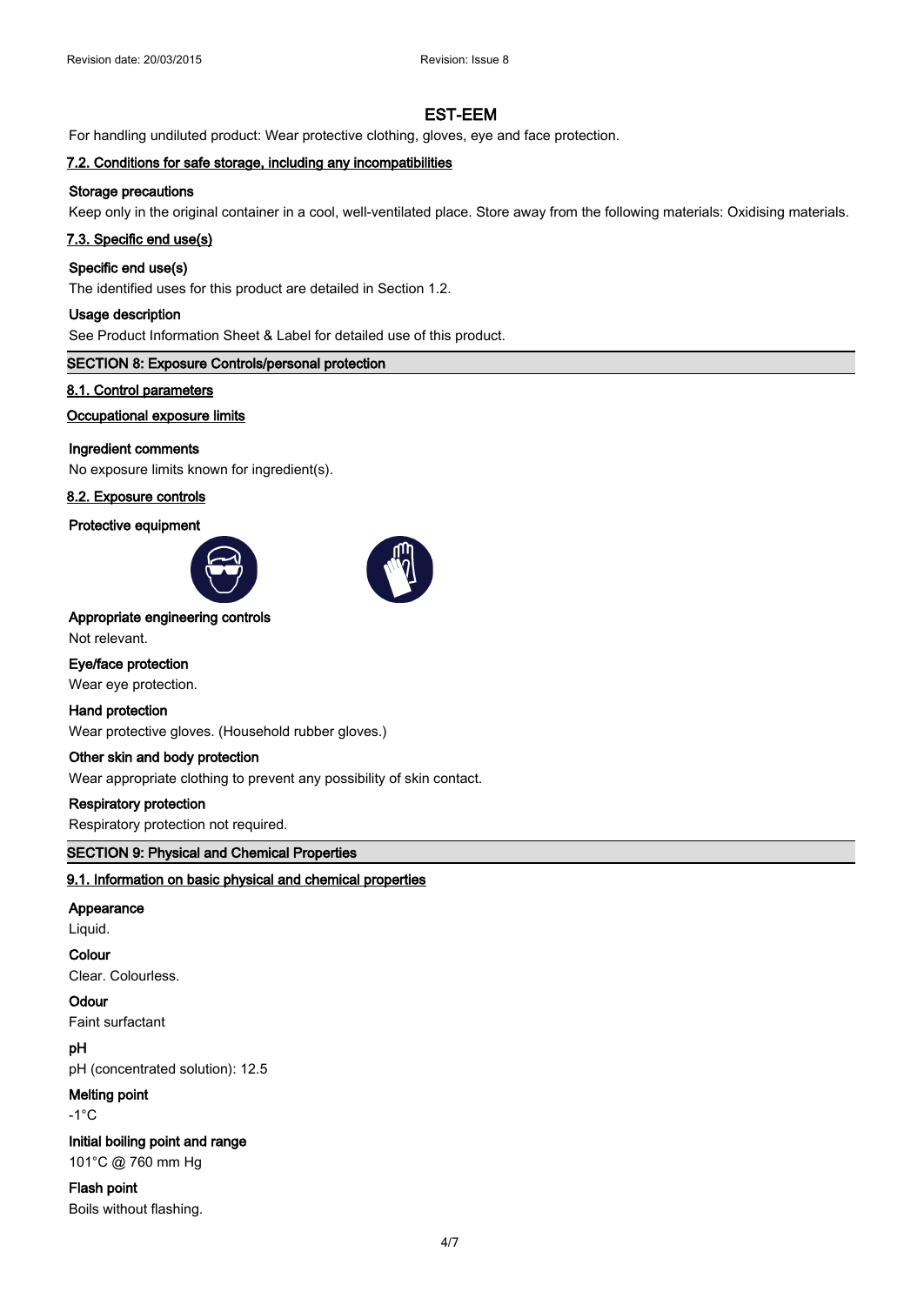# **Relative density**

# 1.014 @ 20°C

# **Solubility(ies)**

Soluble in water.

# **9.2. Other information**

# **Other information**

None.

# **SECTION 10: Stability and reactivity**

# **10.1. Reactivity**

There are no known reactivity hazards associated with this product.

# **10.2. Chemical stability**

## **Stability**

No particular stability concerns.

## **10.3. Possibility of hazardous reactions**

See sections 10.1,10.4 & 10.5

## **10.4. Conditions to avoid**

There are no known conditions that are likely to result in a hazardous situation.

## **10.5. Incompatible materials**

## **Materials to avoid**

No specific material or group of materials is likely to react with the product to produce a hazardous situation.

# **10.6. Hazardous decomposition products**

No known hazardous decomposition products.

# **SECTION 11: Toxicological information**

# **11.1. Information on toxicological effects**

# **Toxicological effects**

We have not carried out any animal testing for this product. Any ATE figures quoted below are from Toxicity Classifications that have been carried out using ATE (Acute Toxicity Estimate) Calculation Method using LD50 or ATE figures provided by the Raw Material Manufacturer.

#### **Other health effects**

Low oral toxicity, but ingestion may cause irritation of the gastro-intestinal tract.

# **Acute toxicity - oral**

# **Notes (oral LD50)**

Based on available data the classification criteria are not met.

# **ATE oral (mg/kg)**

5,553.70442229

# **Acute toxicity - dermal**

# **Notes (dermal LD50)**

Based on available data the classification criteria are not met.

# **ATE dermal (mg/kg)**

29333.3626667

# **SECTION 12: Ecological Information**

# **Ecotoxicity**

Not regarded as dangerous for the environment.

# **12.1. Toxicity**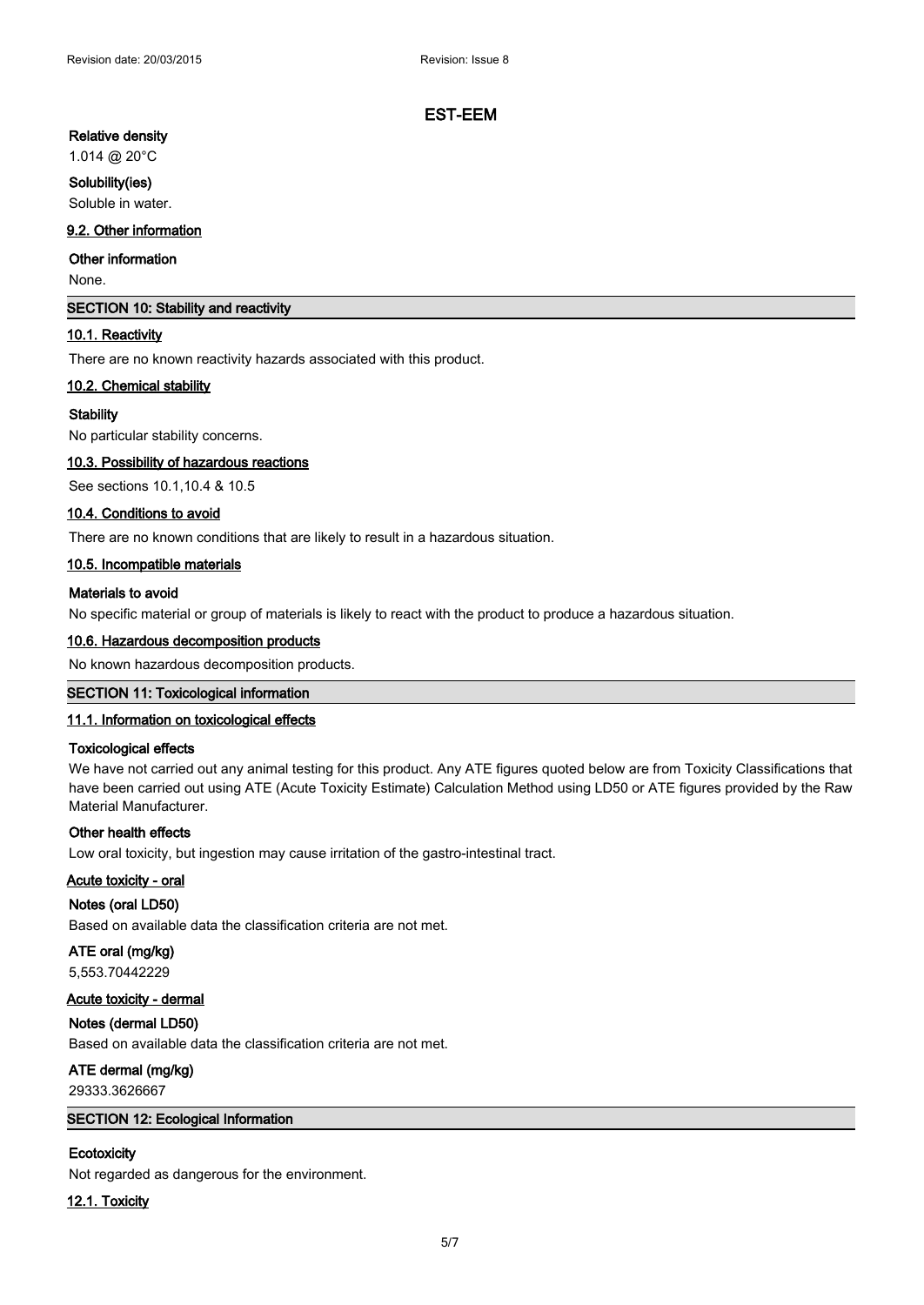We have not carried out any Aquatic testing, therefore we have no Aquatic Toxicity Data specifically for this product. The Aquatic Toxicity Data, where provided by the raw material manufacturer for ingredients with aquatic toxicity, can be made available on request.

## **12.2. Persistence and degradability**

## **Persistence and degradability**

The surfactant(s) contained in this product complies(comply) with the biodegradability criteria as laid down in Regulation (EC) No. 648/2004 on detergents. Data to support this assertion are held at the disposal of the competent authorities of the Member States and will be made available to them at their direct request, or at the request of a detergent manufacturer.

## **12.3. Bioaccumulative potential**

The product does not contain any substances expected to be bioaccumulating.

**12.4. Mobility in soil**

**Mobility**

Not known.

## **12.5. Results of PBT and vPvB assessment**

This product does not contain any substances classified as PBT or vPvB.

# **12.6. Other adverse effects**

Not known.

## **SECTION 13: Disposal considerations**

## **13.1. Waste treatment methods**

## **Disposal methods**

Discharge used solutions to drain. Small amounts (less than 5 Litres) of unwanted product may be flushed with water to sewer. Larger volumes must be sent for disposal as special waste. Rinse out empty container with water and consign to normal waste.

#### **SECTION 14: Transport information**

**General** Not classified for Transport.

**14.1. UN number**

**UN No. (ICAO)**

**14.2. UN proper shipping name**

**14.3. Transport hazard class(es)**

**ADR/RID label**

**ICAO class/division**

**ICAO subsidiary risk**

**14.4. Packing group**

**ADR/RID packing group**

**ICAO packing group**

**14.5. Environmental hazards**

**14.6. Special precautions for user**

**EmS**

**Emergency Action Code**

**Hazard Identification Number (ADR/RID)**

**14.7. Transport in bulk according to Annex II of MARPOL73/78 and the IBC Code**

**SECTION 15: Regulatory information**